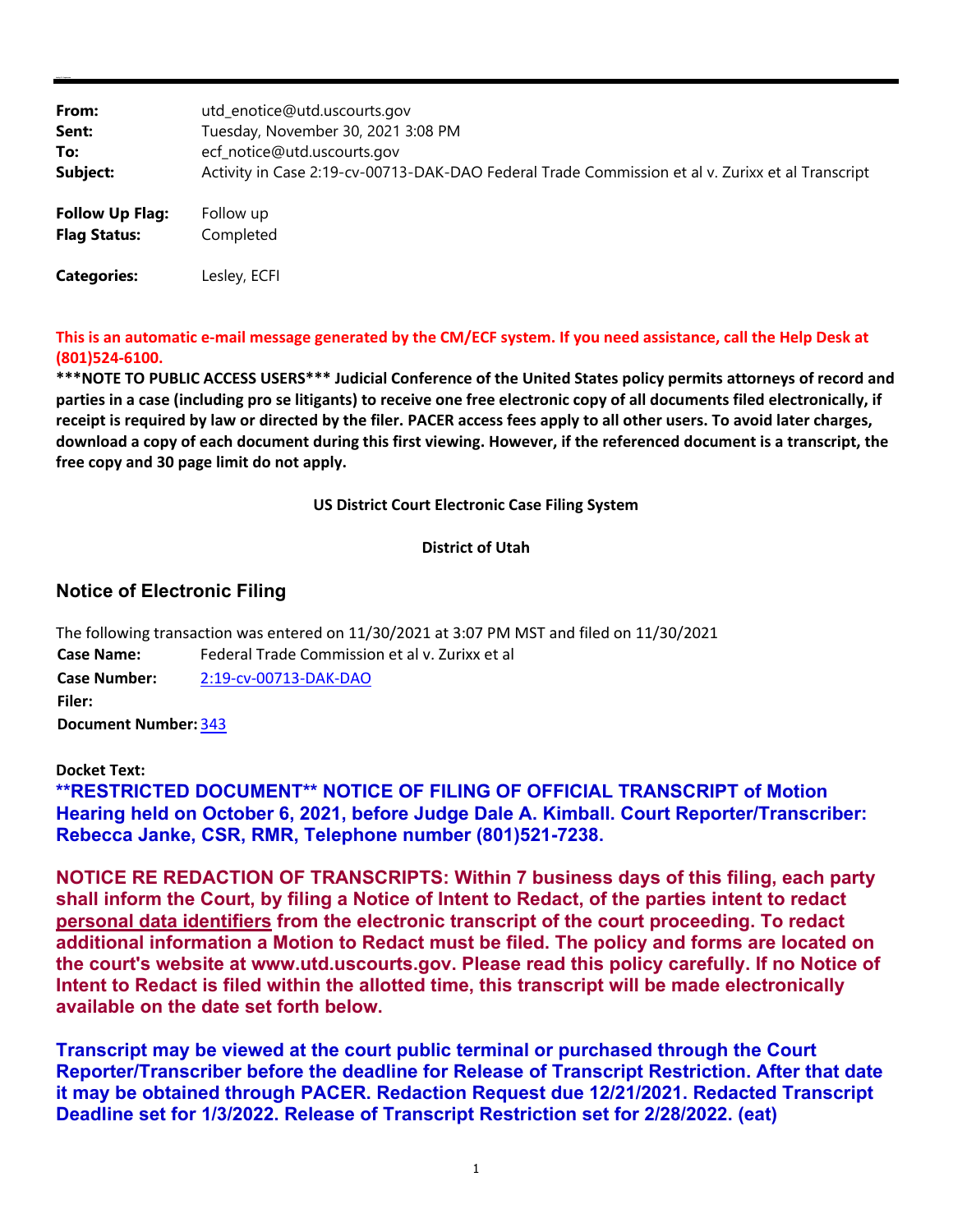#### **2:19-cv-00713-DAK-DAO Notice has been electronically mailed to:**

Robert G. Wing rwing@agutah.gov, sshepherd@agutah.gov

David K. Broadbent dbroadbent@hollandhart.com, intaketeam@hollandhart.com, slclitdocket@hollandhart.com

Thomas M. Melton tmelton@agutah.gov, sshepherd@agutah.gov

Eric K. Schnibbe schnibbe@mvmlegal.com, coley@mvmlegal.com

Jason A. McNeill mcneill@mvmlegal.com, coley@mvmlegal.com

Sam Meziani smeziani@gapclaw.com, bwoods@gapclaw.com, kharwood@gapclaw.com, kricker@gapclaw.com

Brennan H. Moss bmoss@atllp.com, ECF@atllp.com, mbrainerd@atllp.com, sirvin@atllp.com

D. Loren Washburn lwashburn@atllp.com, ecf@atllp.com, mbrainerd@atllp.com, sirvin@atllp.com, snielsen@atllp.com

Eric G. Benson ericb@potterhandy.com, ecf@potterhandy.com, staciec@potterhandy.com

Douglas E. DeVore, II ddevore2@gmail.com, douglas.devore.2@us.af.mil

Cory A. Talbot catalbot@hollandhart.com, bblarsen@hollandhart.com, bknoble@hollandhart.com, intaketeam@hollandhart.com, slclitdocket@hollandhart.com

Doyle S. Byers dsbyers@hollandhart.com, bknoble@hollandhart.com, intaketeam@hollandhart.com, slclitdocket@hollandhart.com

Engels Tejeda ejtejeda@hollandhart.com, intaketeam@hollandhart.com, lahansen@hollandhart.com, slclitdocket@hollandhart.com

Z. Ryan Pahnke rpahnke@rqn.com, arollins@rqn.com, docket@rqn.com

Michael A. Gehret mgehret@atllp.com, ecf@atllp.com, snielsen@atllp.com

Roberto Anguizola ranguizola@ftc.gov

Michelle Quist mlquist@hollandhart.com, intaketeam@hollandhart.com, lahansen@hollandhart.com

Katherine E. Priest kpriest@rqn.com, docket@rqn.com, dvandenakker@rqn.com

Kevin M. McLean kmclean@agutah.gov, mmwalker@agutah.gov, sshepherd@agutah.gov

Amanda R. Grier agrier@ftc.gov, dweinman@ftc.gov, kmoody1@ftc.gov

Joshua A. Doan idoan@ftc.gov

Miry Kim mkim@ftc.gov

Thomas Harris tharris1@ftc.gov